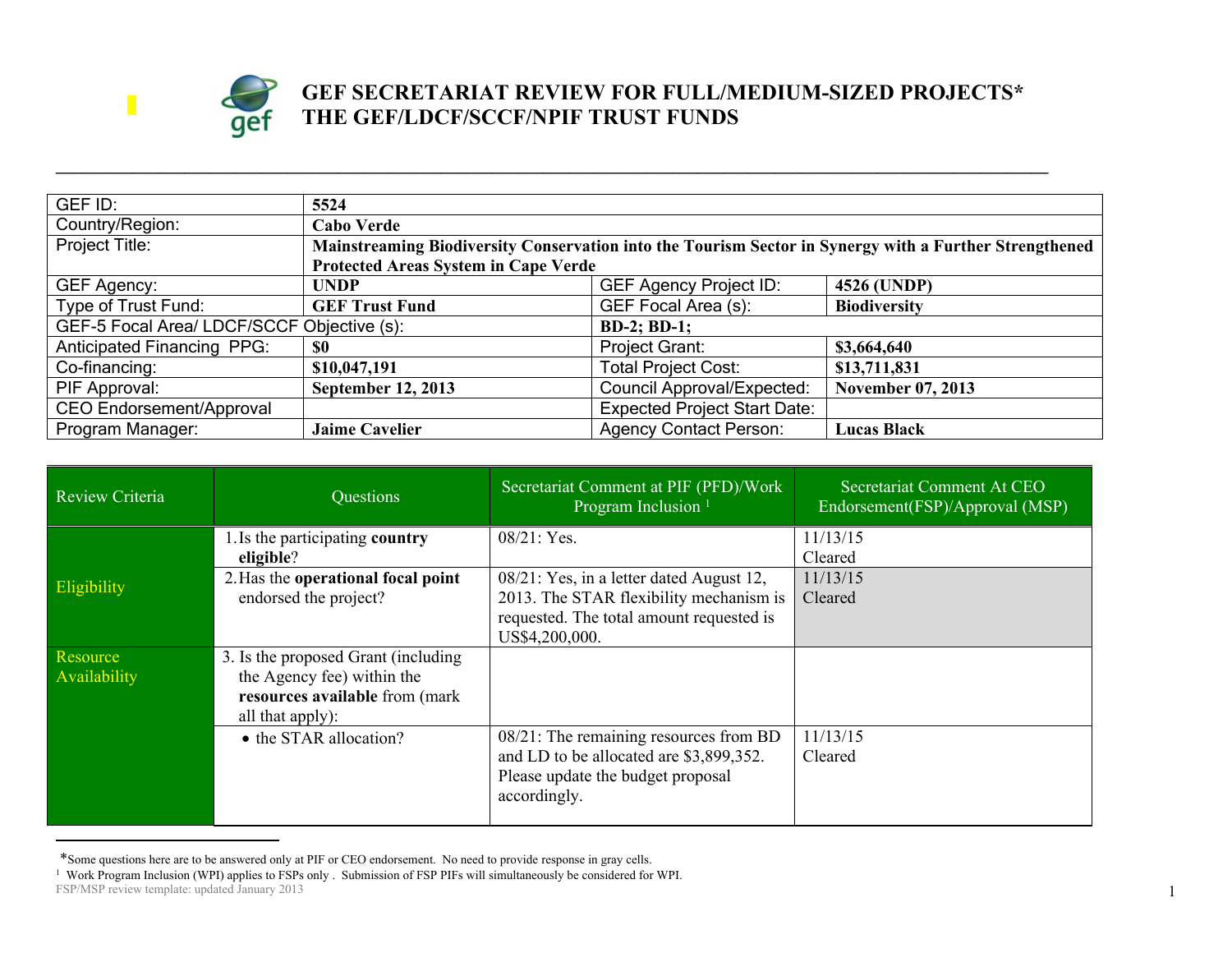| <b>Review Criteria</b>     | Questions                                                                                                                                                                                                                                                                                                                                                                              | Secretariat Comment at PIF (PFD)/Work<br>Program Inclusion <sup>1</sup>                                                                                                                                                                                                             | Secretariat Comment At CEO<br>Endorsement(FSP)/Approval (MSP) |
|----------------------------|----------------------------------------------------------------------------------------------------------------------------------------------------------------------------------------------------------------------------------------------------------------------------------------------------------------------------------------------------------------------------------------|-------------------------------------------------------------------------------------------------------------------------------------------------------------------------------------------------------------------------------------------------------------------------------------|---------------------------------------------------------------|
|                            |                                                                                                                                                                                                                                                                                                                                                                                        | $08/27$ : The remaining resources to be<br>allocated are \$4,069,855. Please update<br>the budget proposal accordingly. Because<br>Cape Verde is a flexible country, under<br>Table D and F, use BD as the FA from<br>which the remaining allocation amount<br>comes from.          |                                                               |
|                            |                                                                                                                                                                                                                                                                                                                                                                                        | 08/28: Cleared.                                                                                                                                                                                                                                                                     |                                                               |
|                            | • the focal area allocation?                                                                                                                                                                                                                                                                                                                                                           | 08/21: Please see comment above.                                                                                                                                                                                                                                                    | 11/13/15<br>Cleared                                           |
|                            | • the LDCF under the principle of<br>equitable access                                                                                                                                                                                                                                                                                                                                  | 08/21: N/A                                                                                                                                                                                                                                                                          | 11/13/15<br>Cleared                                           |
|                            | • the SCCF (Adaptation or<br>Technology Transfer)?                                                                                                                                                                                                                                                                                                                                     | 08/21: N/A                                                                                                                                                                                                                                                                          |                                                               |
|                            | • the Nagoya Protocol Investment<br>Fund                                                                                                                                                                                                                                                                                                                                               | 08/21: N/A                                                                                                                                                                                                                                                                          |                                                               |
|                            | • focal area set-aside?                                                                                                                                                                                                                                                                                                                                                                | 08/21: N/A                                                                                                                                                                                                                                                                          |                                                               |
| <b>Strategic Alignment</b> | 4. Is the project aligned with the<br>focal area/multifocal areas/<br>LDCF/SCCF/NPIF results<br>framework and strategic<br>objectives?<br>For BD projects: Has the project<br>explicitly articulated which Aichi<br>Target(s) the project will help<br>achieve and are SMART<br>indicators identified, that will be<br>used to track progress toward<br>achieving the Aichi target(s). | 08/21: Yes, the project is well aligned<br>with BD1 and BD2 objectives. The<br>project will help achieve Aichi targets: 2,<br>5, 6, and 11. SMART indicators have<br>been developed. Target for each expected<br>outcomes will have to be developed at<br>CEO endorsement. Cleared. | 11/13/15<br>Cleared                                           |
|                            | 5. Is the project consistent with the<br>recipient country's national<br>strategies and plans or reports<br>and assessments under relevant<br>conventions, including NPFE,<br>NAPA, NCSA, NBSAP or NAP?                                                                                                                                                                                | $08/21$ : Yes, the project is consistent with<br>country's national strategies and plans,<br>including PANA-II, NBSAP, the<br>National Protected Areas Strategy, and<br>the National Strategic Plan for Tourism<br>Development. Cleared.                                            | 11/13/15<br>Cleared                                           |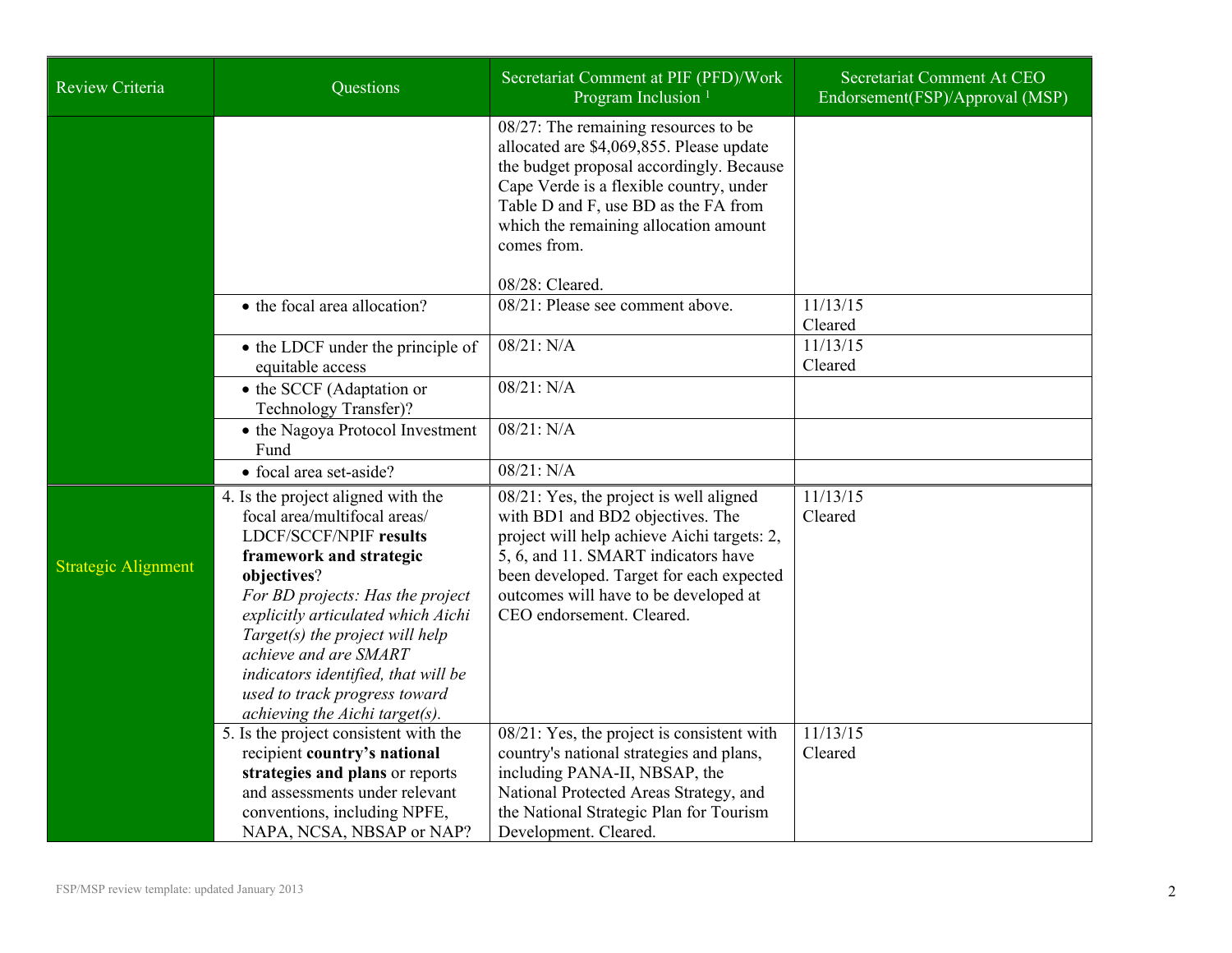| Review Criteria       | Questions                                                                                                                                                                                          | Secretariat Comment at PIF (PFD)/Work<br>Program Inclusion <sup>1</sup>                                                                                                                                                                                                                                                                                                                                                                                                                                                                                                                                                                                                                                                                                                                                                                                                                                                                       | Secretariat Comment At CEO<br>Endorsement(FSP)/Approval (MSP) |
|-----------------------|----------------------------------------------------------------------------------------------------------------------------------------------------------------------------------------------------|-----------------------------------------------------------------------------------------------------------------------------------------------------------------------------------------------------------------------------------------------------------------------------------------------------------------------------------------------------------------------------------------------------------------------------------------------------------------------------------------------------------------------------------------------------------------------------------------------------------------------------------------------------------------------------------------------------------------------------------------------------------------------------------------------------------------------------------------------------------------------------------------------------------------------------------------------|---------------------------------------------------------------|
|                       | 6. Is (are) the <b>baseline</b> $project(s)$ ,<br>including problem(s) that the<br>baseline project(s) seek/s to<br>address, sufficiently described and<br>based on sound data and<br>assumptions? | 08/21: The baseline is clear and focused.<br>The key drivers of habitat loss and<br>damage are clear. On-going initiatives<br>and programs are well described and it is<br>clear how the project will build upon<br>them. However, please provide details of<br>scale or magnitude of the two main<br>threats (tourism and fishing). For<br>example, how much habitat is lost to<br>tourism development.<br>08/27: cleared.                                                                                                                                                                                                                                                                                                                                                                                                                                                                                                                   | 11/13/15<br>Cleared                                           |
| <b>Project Design</b> | 7. Are the components, outcomes<br>and outputs in the project<br>framework (Table B) clear,<br>sound and appropriately detailed?                                                                   | 08/21: Yes, the outcomes are well<br>described, with indicators and clear<br>expected outputs. however, please<br>provide further information as detailed<br>below:<br>Component 1: Please provide more detail<br>on the expected outcomes on the off-set<br>mechanism which will be developed by<br>the project, including the mechanism for<br>joint management of biodiversity in<br>ecologically sensitive areas and PA,<br>involving tourism operators.<br>Component 2: All the targeted PA will<br>have to be defined for CEO endorsement<br>and their METT shared. Sustainable<br>financing of PA is key; more activity on<br>this issue would have been welcomed. It<br>is well noted that pilot acityities will be<br>developed in one island. By the time of<br>CEO endorsement, more details are<br>expected on this pilot, including the role<br>of the private sector, and the expected<br>revenue generated.<br>08/27: Cleared. | 11/13/15<br>Cleared                                           |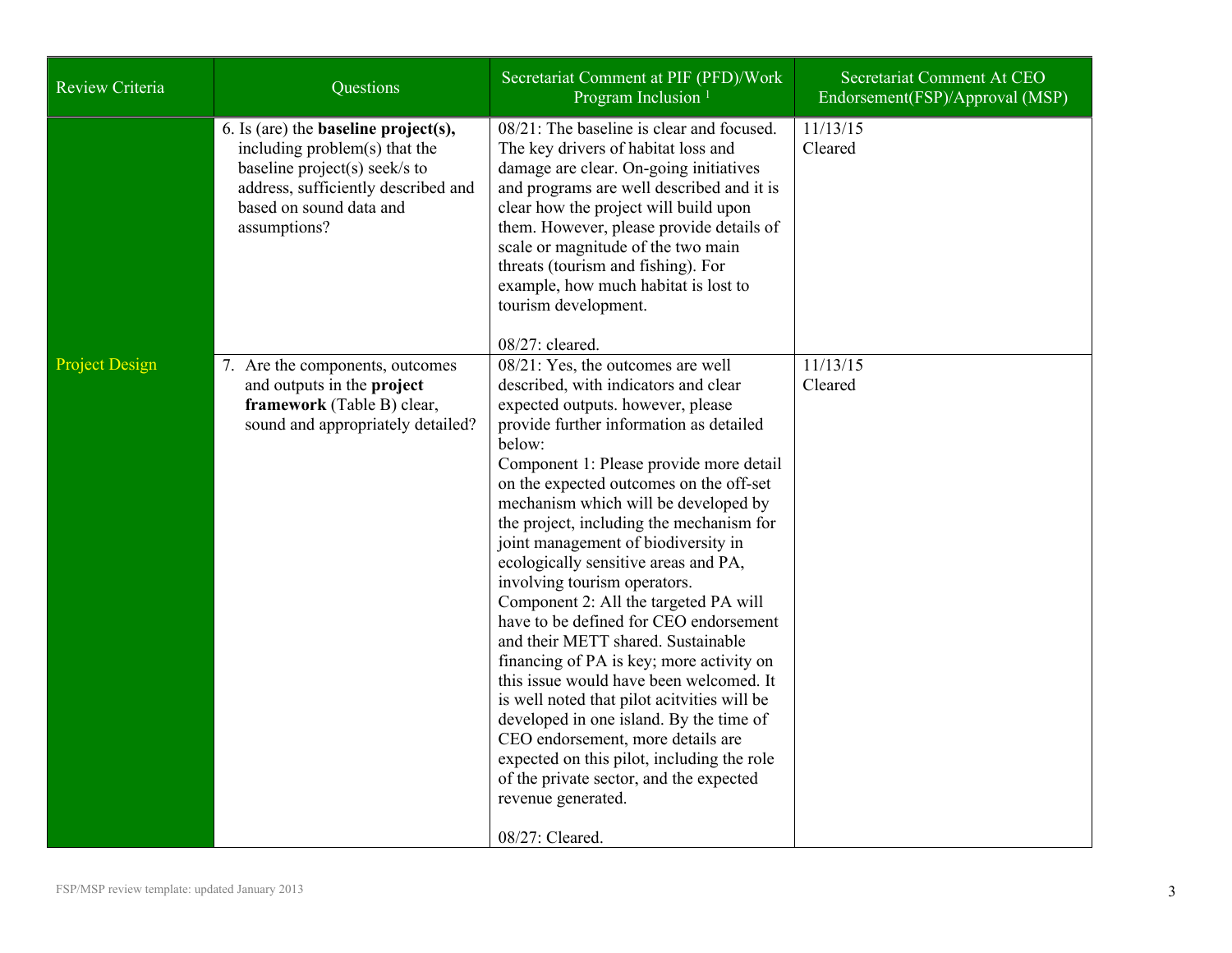| <b>Review Criteria</b> | Questions                                                                                                                                                                                                                                                       | Secretariat Comment at PIF (PFD)/Work<br>Program Inclusion <sup>1</sup>                                                                                                                                                                                                                                                                                                                                                                                                                                                                    | Secretariat Comment At CEO<br>Endorsement(FSP)/Approval (MSP) |
|------------------------|-----------------------------------------------------------------------------------------------------------------------------------------------------------------------------------------------------------------------------------------------------------------|--------------------------------------------------------------------------------------------------------------------------------------------------------------------------------------------------------------------------------------------------------------------------------------------------------------------------------------------------------------------------------------------------------------------------------------------------------------------------------------------------------------------------------------------|---------------------------------------------------------------|
|                        | 8. (a) Are global environmental/<br>adaptation benefits identified? (b)<br>Is the description of the<br>incremental/additional reasoning<br>sound and appropriate?                                                                                              | 08/21: Cape-Verde has an important level<br>of species richness and endemism. Cape-<br>Verde is one of the world's top ten coral<br>reef biodiversity hotspots and is<br>considered as an important Endemic Bird<br>Area. The project will (i) improve the<br>management effectiveness of 12,300 ha<br>of PA, (ii) enhance control and reduction<br>of pressures from tourism activities in PA<br>and MPA, totalling 60,300 ha, and (iii)<br>reduce adverse impact of artisanal<br>fisheries across at least 41,900 ha of<br>MPA. Cleared. | 11/13/15<br>Cleared                                           |
|                        | 9. Is there a clear description of:<br>a) the socio-economic benefits,<br>including gender dimensions, to<br>be delivered by the project, and<br>b) how will the delivery of such<br>benefits support the achievement<br>of incremental/additional<br>benefits? |                                                                                                                                                                                                                                                                                                                                                                                                                                                                                                                                            | 11/13/15<br>Cleared                                           |
|                        | 10. Is the role of public participation,<br>including CSOs, and indigenous<br>peoples where relevant, identified<br>and explicit means for their<br>engagement explained?                                                                                       | 08/21: A range of organizations is listed<br>in Table A.2. Local communities<br>including fisherman will play key role in<br>Component 2. Please further articulate<br>how they will be involved, how their<br>capacity will be strengthened, and what<br>long term benefit they will gain from this<br>project.<br>08/27: Cleared.                                                                                                                                                                                                        | 11/13/15<br>Cleared                                           |
|                        | 11. Does the project take into account<br>potential major risks, including<br>the consequences of climate<br>change, and describes sufficient<br>risk mitigation measures? (e.g.,<br>measures to enhance climate<br>resilience)                                 | 08/21: Yes, initial information on the<br>potential risks and mitigation measures<br>are provided. Further detail is expected at<br>CEO endorsement. Cleared.                                                                                                                                                                                                                                                                                                                                                                              | 11/13/15<br>Cleared                                           |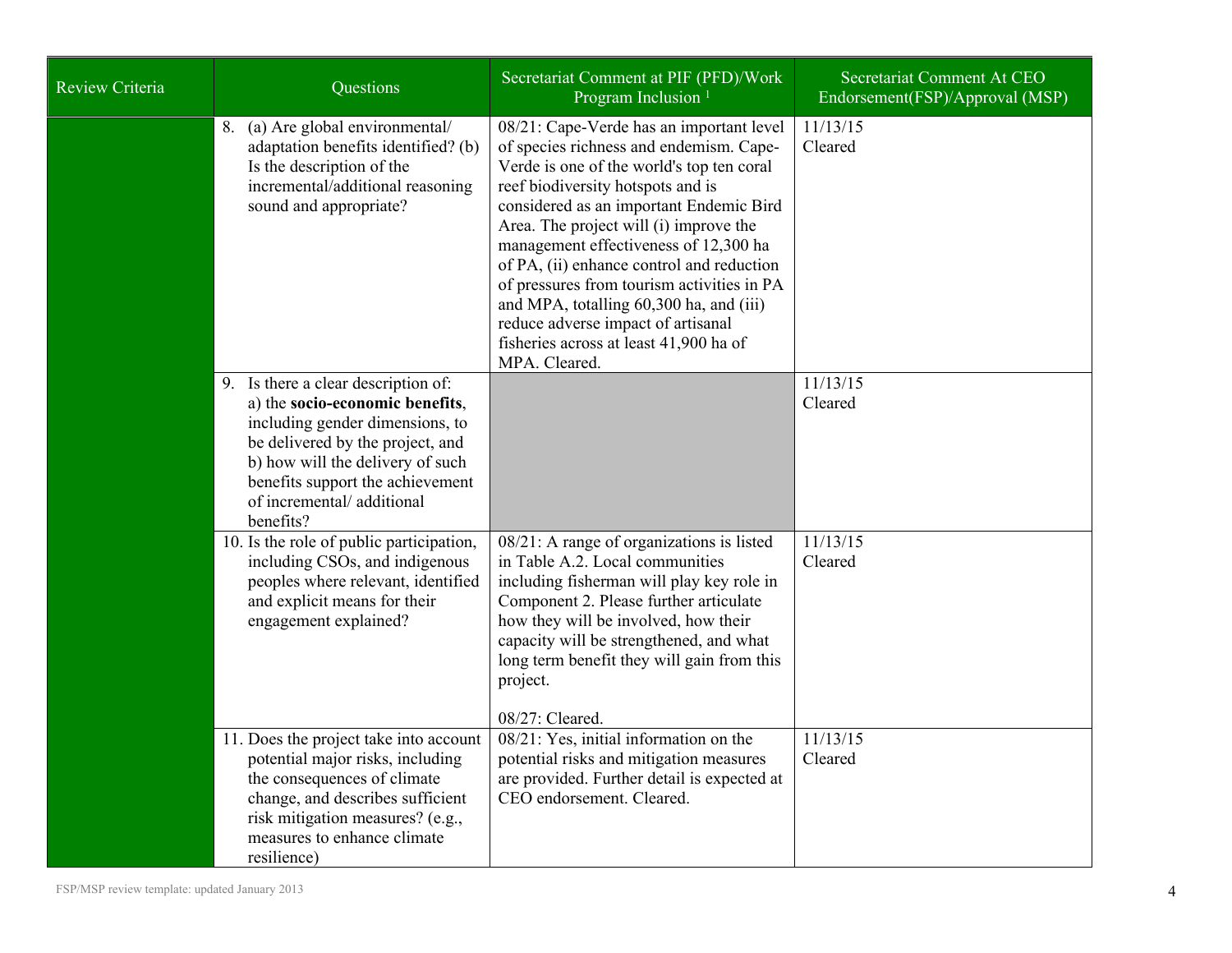| Review Criteria          | Questions                                                                                                                                                                                                                                                                                                                                                                                                           | Secretariat Comment at PIF (PFD)/Work<br>Program Inclusion <sup>1</sup>                                                                                                                                                                                                                                                                                                                                                                                                                                                                                                         | Secretariat Comment At CEO<br>Endorsement(FSP)/Approval (MSP) |
|--------------------------|---------------------------------------------------------------------------------------------------------------------------------------------------------------------------------------------------------------------------------------------------------------------------------------------------------------------------------------------------------------------------------------------------------------------|---------------------------------------------------------------------------------------------------------------------------------------------------------------------------------------------------------------------------------------------------------------------------------------------------------------------------------------------------------------------------------------------------------------------------------------------------------------------------------------------------------------------------------------------------------------------------------|---------------------------------------------------------------|
|                          | 12. Is the project consistent and<br>properly coordinated with other<br>related initiatives in the country<br>or in the region?                                                                                                                                                                                                                                                                                     | 08/21: Yes, the project is consistent and<br>is properly coordinated with other<br>initiatives. Cleared.                                                                                                                                                                                                                                                                                                                                                                                                                                                                        | 11/13/15<br>Cleared                                           |
|                          | 13. Comment on the project's<br>innovative aspects,<br>sustainability, and potential for<br>scaling up.<br>Assess whether the project is<br>innovative and if so, how,<br>and if not, why not.<br>• Assess the project's strategy<br>for sustainability, and the<br>likelihood of achieving this<br>based on GEF and Agency<br>experience.<br>Assess the potential for<br>scaling up the project's<br>intervention. | 08/21: The project will contribute to the<br>consolidation and diversification of Cape<br>Verde's tourism products by creating<br>enabling conditions and harnessing<br>sustainable form tourism and fisheries.<br>Sustainability is based around the<br>assumption that alternative being<br>provided is financially more attractive to<br>private sector and that the market will<br>support the additional costs of these<br>sustainable practices. The project will<br>mainly focus on four islands. These pilots<br>could be then replicated to other islands.<br>Cleared. | 11/13/15<br>Cleared                                           |
|                          | 14. Is the project structure/design<br>sufficiently close to what was<br>presented at PIF, with clear<br>justifications for changes?                                                                                                                                                                                                                                                                                |                                                                                                                                                                                                                                                                                                                                                                                                                                                                                                                                                                                 | 11/13/15<br>Cleared                                           |
|                          | 15. Has the cost-effectiveness of the<br>project been sufficiently<br>demonstrated, including the cost-<br>effectiveness of the project<br>design as compared to alternative<br>approaches to achieve similar<br>benefits?                                                                                                                                                                                          |                                                                                                                                                                                                                                                                                                                                                                                                                                                                                                                                                                                 | 11/13/15<br>Cleared                                           |
|                          | 16. Is the GEF funding and co-<br>financing as indicated in Table B<br>appropriate and adequate to<br>achieve the expected outcomes<br>and outputs?                                                                                                                                                                                                                                                                 | 08/21: Financing and cofinancing<br>amounts are appropriate and adequate to<br>achieve the expected outcomes. Cleared.                                                                                                                                                                                                                                                                                                                                                                                                                                                          | 11/13/15<br>Cleared                                           |
| <b>Project Financing</b> | 17. At PIF: Is the indicated amount<br>and composition of co-financing                                                                                                                                                                                                                                                                                                                                              | 08/21: The cofinancing ratio is about<br>$1:4.1$ ; which is fine. The cofinancing is in                                                                                                                                                                                                                                                                                                                                                                                                                                                                                         | 11/13/15<br>Cleared                                           |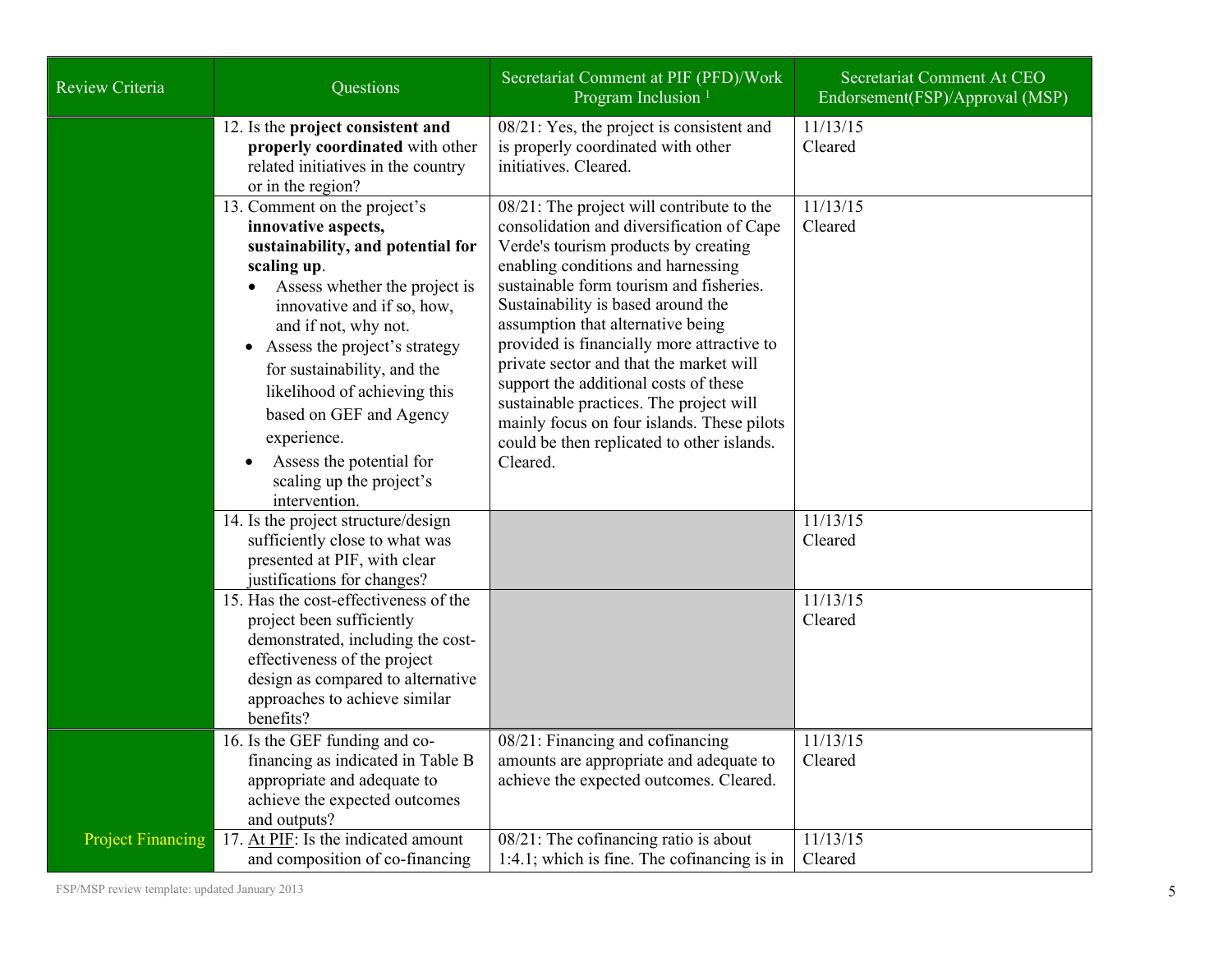| <b>Review Criteria</b>    | Questions                                                                                                                                                                                                                                                                                                                         | Secretariat Comment at PIF (PFD)/Work<br>Program Inclusion <sup>1</sup>            | Secretariat Comment At CEO<br>Endorsement(FSP)/Approval (MSP) |
|---------------------------|-----------------------------------------------------------------------------------------------------------------------------------------------------------------------------------------------------------------------------------------------------------------------------------------------------------------------------------|------------------------------------------------------------------------------------|---------------------------------------------------------------|
|                           | as indicated in Table C adequate?<br>Is the amount that the Agency<br>bringing to the project in line<br>with its role?<br>At CEO endorsement: Has co-<br>financing been confirmed?                                                                                                                                               | grant, from the government, UNDP, and<br>the WB. Cleared.                          |                                                               |
|                           | 18. Is the funding level for project<br>management cost appropriate?                                                                                                                                                                                                                                                              | 08/21: The Project Management Cost is<br>about 4.9%; which is acceptable. Cleared. | 11/13/15<br>Cleared                                           |
|                           | 19. At PIF, is PPG requested? If the<br>requested amount deviates from<br>the norm, has the Agency<br>provided adequate justification<br>that the level requested is in line<br>with project design needs?<br>At CEO endorsement/ approval,<br>if PPG is completed, did Agency<br>report on the activities using the<br>PPG fund? | 08/21: PPG amount requested doesn't<br>deviate from the norm. Cleared.             |                                                               |
|                           | 20. If there is a non-grant<br>instrument in the project, is<br>there a reasonable calendar of<br>reflows included?                                                                                                                                                                                                               | 08/21: N/A                                                                         |                                                               |
| <b>Project Monitoring</b> | 21. Have the appropriate Tracking<br><b>Tools</b> been included with<br>information for all relevant<br>indicators, as applicable?                                                                                                                                                                                                |                                                                                    | 11/13/15<br>Cleared                                           |
| and Evaluation            | 22. Does the proposal include a<br>budgeted M&E Plan that<br>monitors and measures results<br>with indicators and targets?                                                                                                                                                                                                        |                                                                                    | 11/13/15<br>Cleared                                           |
| <b>Agency Responses</b>   | 23. Has the Agency adequately<br>responded to comments from:<br>$\bullet$ STAP?                                                                                                                                                                                                                                                   |                                                                                    |                                                               |
|                           | • Convention Secretariat?                                                                                                                                                                                                                                                                                                         |                                                                                    |                                                               |
|                           | • The Council?                                                                                                                                                                                                                                                                                                                    |                                                                                    | 11/13/15<br>Yes<br>Cleared                                    |